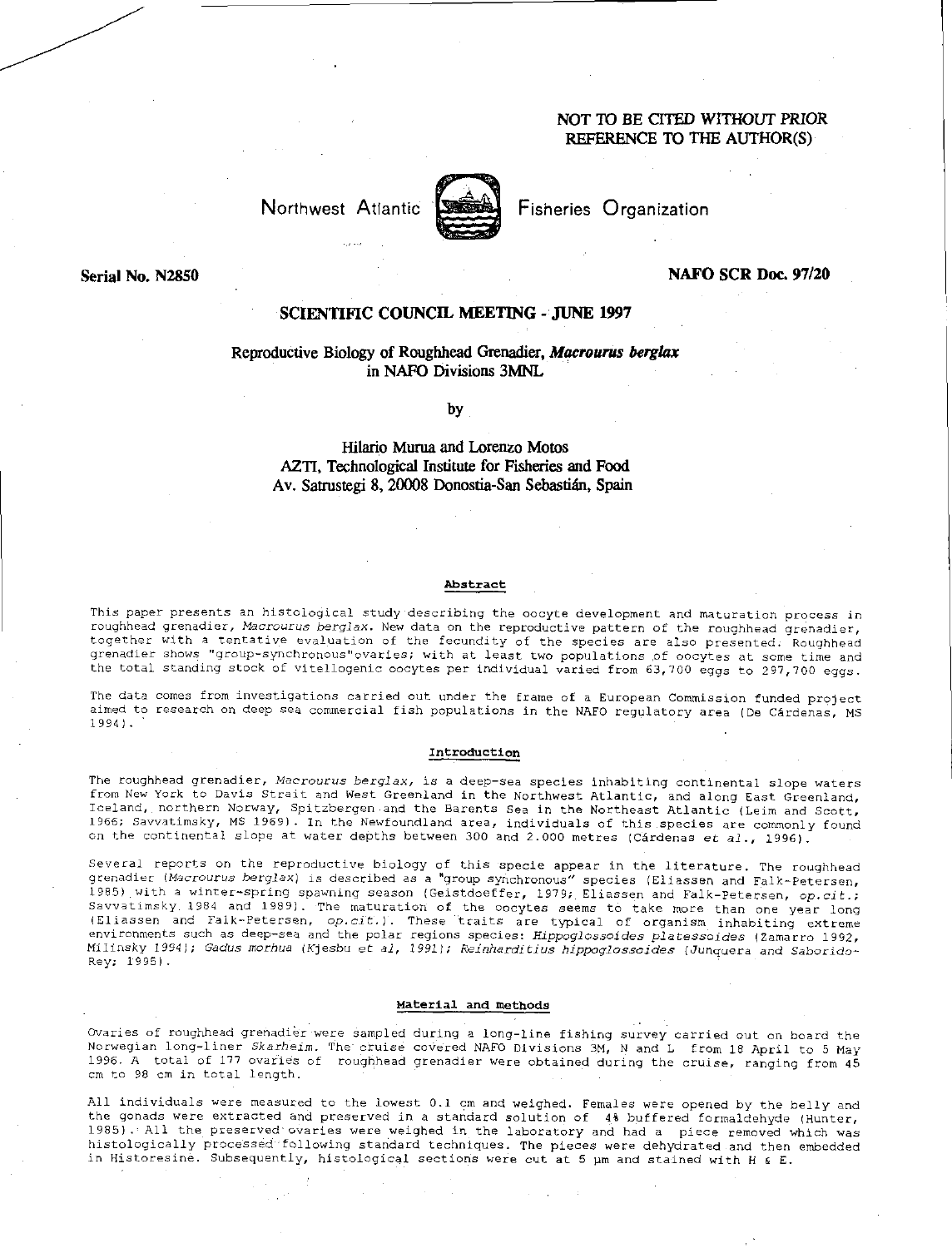The oocyte development and maturation process in *Macrourus berglax,* following a number of distinct development stages defined after Wallace and Selman (1981) and West (1990). The presence/absence of all oocyte and post-ovulatory follicle stages were recorded. All oocyte size measures were made in formaldehyde preserved or histologically processed material. The first technique was used to build the oocytes size frequency distributions. In the latter, we only measured oocytes cut by the nucleus in order to know the diameter of different oocyte stages.

Estimates of total (potential) fecundity, i.e. total number of oocytes present in the ovary that will (potentially) be spawned along the upcoming reproductive season, were derived using the gravimetric method (Hunter et al., 1989). Using this method, fecundity is the product of the gonad weight and the oocyte density. Oocyte density is the number of oocytes per gram of ovarian tissue, and it was determined by counting the number of oocytes (o.) in a weighted sample of ovarian tissue. After weighing the ovaries ( $W_{\text{ovary}}$ ), 3 sub-samples of approx. 0.1-0.2 g were extracted from different parts of the right ovary lobule. Each sub-sample was weighed  $(w<sub>i</sub>)$  to the nearest 0.001 g and the diameter of all the oocytes bigger than 400 pm was measured under the binocular and recorded by 50 pm size categories. The size of 400 um was assumed after close examination as the size threshold separating previtellogenic oocytes of vitellogenic oocytes.



 $F_T$  **·**  $\sum$   $_i$   $F_{T_i}$ 

 $F_{T}$ , is the annual (potential) fecundity in size class *j*.

is the number of sub-samples taken from the ovary (3).

 $F_T$  is the annual (potential) total fecundity.

When applying the gravimetric methods, there were not evaluated nor the optimal number of tissue samples per ovary necessary to get reliable estimates of fecundity nor any potential spatial differences on oocyte density within the ovary.

When the ovaries showed signs of past spawning, i.e. presence of post-ovulatory follicles, estimates of total fecundity are in fact estimates of total remnant (potential) fecundity, i.e. amount of oocytes remaining in the ovary that will (potentially) be spawned along the rest of the current reproductive season.

#### Results and Discussion

Oocyte development is a continuous process in which oocytes pass through different stages before they are spawned. The sequence of development stages observed in roughhead grenadier ovaries is described below and they are summarized in table 1 and in figures 1, 2, 3, and 4.

### Stages of oocyte growth

## Primary growth

The first stage of the teleost primary oocyte growth is called the "chromatin nucleolar" stage. This stage is usually not visible in routine histological preparations and indeed we have not observed any oocyte of this kind in our material. Oocytes in this stage have a scarce cytoplasm and a centrally located nucleus containing a single, large basophilic nucleolus (Khoo, 1979). The oocytes are entirely surrounded by a few squamous follicle cells.

Concomitant with oocyte growth, the nucleus increases in size and multiple nucleoli appear, generally at its periphery. It is the "perinucleolar stage" (Fig. 1.1 and 1.2). In early perinucleolar oocytes, most of the cellular organulles are typically present in a juxtanuclear mass commonly known as the "Balbiani body" (Guraya, 1979; Hubbard, 1894; Wallace & Sellman, 1981). After the formation of the Balbiani body ( mitochondria, Golgi......) in the juxtanuclear region of the oocyte and prior to yolk vesicle (Cortical Alveoli) formation and vitelogenesis, it migrates to the periphery and changes to a perinuclear ring. It finally disperses throughout the oocyte by late perinucleolar stage.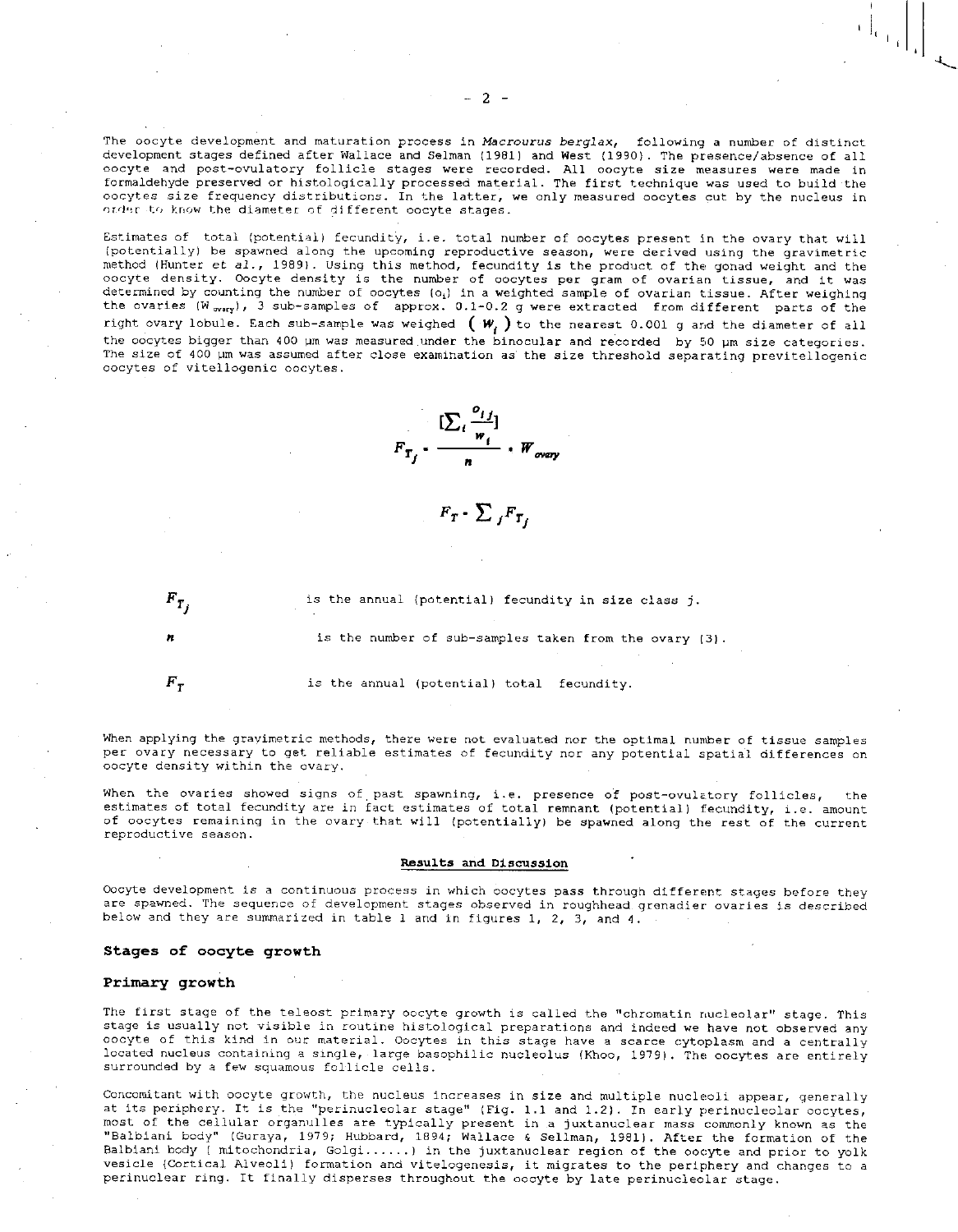During this stage the oocyte is surrounded by a single layer of thecal,cells, and most externally by a layer of surface epithelial cells. The oocyte surface is extended into numerous mictovilli around which chorion (zona radiata) precursor material begins to accumulate in patches (Selman and Wallace, 1989).

At the end of the perinucleolar stage some vacuoles already appear in the cytoplasm; although the presence of them usually characterizes the Cortical Alveoli stage (Murua et al., 1996).

These two stages, i.e. the chromatin nucleolar and the perinucleolar stages, are included in the phase of primary growth oocyte (or previtellogenic) (Wallace & Sellman, 1981). These oocytes stages are smaller than 0.4 mm in roughhead grenadier.

#### Cortical Alveoli

The appearance of•yolk proteins in granules or organules in the cytoplasm is characteristic of cortical alveoli stage (Figs 1.3, 1.4 and 1.5). Initially, these small spherical structures appear circumferentially at various depths in the cytoplasm (Selman and Wallace, 1989). They increase in size and in number to form several peripheral rows and give rise to cortical alveoli, which will be *present*  during all the vitellogenic phase and will release their content into the perivitelline space inside the egg membranes during the fertilization (West, 1990). At the same time, oil droplets begin to accumulate in the cytoplasm in perinuclear positions (De Vlaming, 1983; Selman and Wallace, 1989). They will be involved in the formation of the oil or lipid globule in fully developed eggs.

By the end of this stage, cortical alveoli almost entirely fill the oocyte cytoplasm, but in subsequent stages they are displaced to the periphery of the oocyte by yolk proteins and oil droplets, which accumulates centripetally (fig 1.5) (Wallace and Selman, 1981).

The chorion (zona radiata) appears during the cortical alveoli stage. The co-occurrence of vacuolate cytoplasm and zona radiata distinguish this stage from the preceding stage, as it is case for other species (Yamamoto, 1956; Andrianov and Lisovenko, 1983). By the end of this stage, the follicle layers, granulosa and theca, are well formed and the chorion is divided in two membranes: the outer zona radiata and the inner zona radiata - also called zona radiata *interne* and externa respectively in the literature -, although this division is more noticeable during the vitellogenic stage. The ornamentation of the chorion is already visible in this stage, which has a hexagonal pattern (Yanulov, 1962; Marshall, 1973; Merret, 1978; Grigorev, 1972, 1981); sometimes it is referred to as a secondary egg 'membrane and is thought to be an indication of the systematic status of the species in most fishes (Ivankov and Kurdyayeva, 1973).  $\sim$   $\sim$ 

Oocytes in the cortical alveoli stages are within the range from 0.4 mm to 0.95 mm in diameter.

### Vitellogenic stage

This stage is' characterized by the appearance of yolk vesicles in the cytoplasm, and by the separation of the chorion or zona radiata into two different layers: the inner and the outer zona radiata.

The yolk vesicles start already to appear in the periphery of the cytoplasm at the end of the cortical alveoli stage; then the oocyte enters into the vitellogenic stage. Three levels are considered depending on the relative extension of yolk granules and oil droplets through the cytoplasm, and the thickness of the inner zona radiata'and outer zona radiata (chorion).

VIT 1: oocytes in this class are in the early stages of yolk deposition (vitelogenesis) and range in size from 0.95 mm to 1.15 mm (Fig 1.6). Oil droplets occupy more cytoplasmic area than yolk granules, which appear on•the periphery of the cytoplasm . The thickness of the inner zona radiata is the same of the outer zona radiata ; and the size of both range from 0.015 to 0.030 pm.

VIT 2: oocytes in this *class* of yolk deposition range in size from 1.15 mm to 1.4 mm (Fig 1.7). Oil droplets and yolk granules cover similar-cytoplasmic areas. The inner zona radiata is *twice* the outer zona radiata ; and the size of both range from 0.30 to 0.6 pm.

VIT 3: oocytes in the final stage of yolk deposition range in size from 1.4 mm to 1.7 mm (Fig 1.8). Yolk granules occupy more cytoplasmic area than oil droplets, and the last are restricted to the perinuclear position. The total thickness of the zona radiata ranges from 0.06 pm to 0.09 pm, and the thickness of inner zona radiata is fourfold the thickness of the outer zona radiata.

### Maturation

The start of oocyte maturation in roughhead grenadiers is indicated by the fusion. of oil droplets (Fig 1.9 and 1.10) into one unique, central oil globule of 0,700 mm (Eliassen, 1985); it follows by the peripheral migration of the nucleus to the animal pole . After this event takes place, yolk granules start to fuse into plates forming a continuous mass of fluid yolk, which gives to the *eggs* their characteristic transparency. When the nucleus has completed its migration to the animal pole, the hydration phase begins. This phase only happens in Teleost fishes with pelagic eggs, . and it consist in a rapid uptake of fluid by the follicle of oocyte (Fulton, 1898; Hunter and Macewic, 1985). The volume and wet weight of the oocyte increase about 3-4 times-during this phase. Shortly after, the eggs are spawned.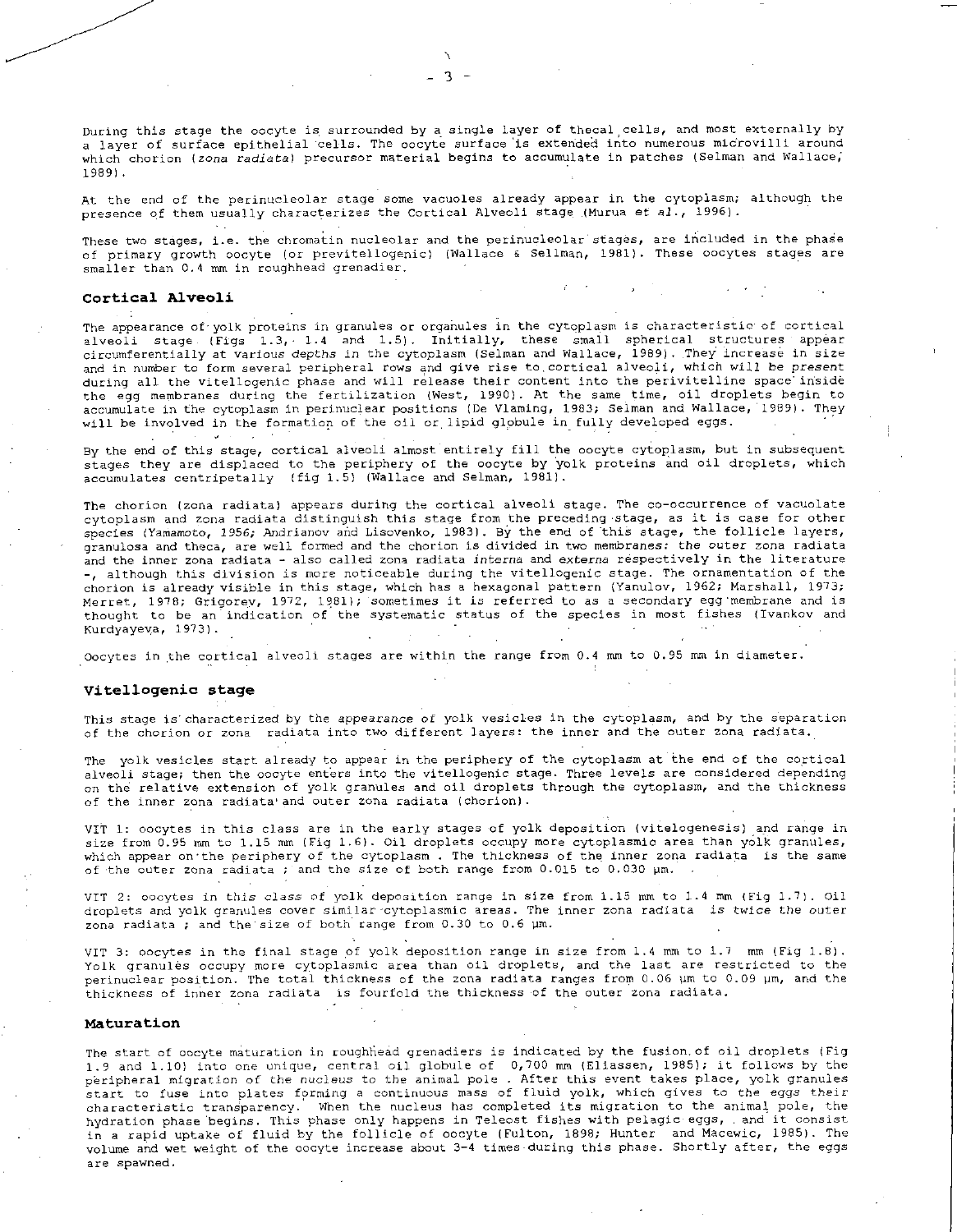The most:advanced stages observed in our material are shown in figure 1.10, and correspond to the early phases'of oil globule formation. The posterior stages have never been found in the present study. The reason for this can either be that the survey timing did not match any spawning act or that the long*line* in not able to catch the most-advanced mature, hydrated females.

The diameter distributions of stage VIT 1, 2 and 3 oocytes broadly overlap when the mean diameter of the advanced yolked oocytes is less than 1.35 mm. The amount of overlapping declines as the VIT 3-stage oocytes grow from 1.4 mm to 1.50 mm. Separation of the advanced clutch (oil globule formation and early nuclear migration) from the other vitellogenic stages become complete as the oocytes within, it grow from 1.55 mm to 1.75 mm .

## Post-ovulatory follicles (POF)

At ovulation, the fully hydrated oocytes are released from their encompassing.follicles. The follicle collapses away from the opening formed for the release of the hydrated oocyte into the lumen and remains in the ovary as an evacuated follicle, or Post-ovulatory follicle (POF) (Hunter and Macewicz,' 1985) (Fig 3). Initially, the POFs are a readily identifiable structure, but they rapidly deteriorate and are resorbed. The old POFs May easily be confused with advanced atretic stages.

POFs observed in roughhead grenadier ovaries show a distinct empty inner part with cellular layers in the outer part. However, a closer examination of this structure common in other Teleosts show a characteristic organisation in roughhead grenadier ovaries. It seems likely that some of the follicles reverse during the release of the egg, in a way that the granulosa layer lays outside down and the :thecal layer inside down (fig. 3.3 and 3.4).

### Atresia

Atresia is the degeneration of the oocyte and its completely resorption. Oocyte atresia has been divided into four o more sequential stages. The nomenclature and general characteristics defined by Hunter and Macewidz (1985) for the Northern anchovy, *E. mordax,* are used herein but details of the description's of individual stages are based on our examination of roughhead grenadier ovaries.

*a stage atresia:* a atresia begins when the. nucleus start to disintegrate; this is evident by an irregular shape and granular; dark, basophilic staining. At this time, the disintegration of some of the yolk globules can be-observed; indicated by less refractive globules, fused globules, or globules expanded and of less regular shape (Hunter and Macewicz, 1985). The zona radiata (ZRE and ZRI) slowly dissolves, which is indicated by the loss of striation, and moves away from the follicle layers, with its ornamentation: Later on, the zona radiata breaks and the granulosa cells enlarge and invade the degenerating oocyte (phagocytizing the oocyte: yolk globules and cytoplasm), moving away from the thecal layer of the oocyte (Fig 4.1, 4.2 and 4.3).

In the a stage of atresia, blood capillaries and vessels are numerous in the thecal connective layer which does not invade the oocyte but remains as a thin layer, with its basal lamina, i.e., the layer separating granulosa cells from the thecal layer (Selman and Wallace, 1989), covering all the atretic oocyte. The basal lamina is the unique structure which remain and is easily identifiable in the next phases of atretic oocytes.

The end of this stage occurs when resorption of the oocyte is complete, i.e. all cytoplasm and yolk are gone. The remaining structure, as well as subsequent atresia stages are referred to as atretic follicles, the term atretic oocyte being restricted to the  $\alpha$  stage atresia (Hunter and Macewicz, 1985). The unyolked oocytes alpha atresia takes a similar pattern of yolked oocytes, but without yolk vesicles.

*B stage atresia:* The *B* stage of atresia is characterized by a compact structure composed of numerous disorganized granulosa cells surrounded by a thin thecal layer and a basal lamina ( Fig 4.4 and 4.5). The basal lamina shows numerous striations and appears as a very distinct structure.

The nuclei of some granulosa cells are pycnotic. The oil droplets take longer than yolk to resorb, and in H & E sections appear empty ( Hunter, Macewicz and Sibert, 1986). The remnants structures appear as spherical intercellular cavities dispersed among the granulosa cells.

y *stage atresia:* the y stage atretic follicle is usually much smaller than the typical beta stage follicle (Hunter and Macewicz, 1985). The granulosa cells have nuclei of very irregular.shape. The granulosa cells are surrounded by many fewer thecal cells than occur in the B-stage atretic follicles ( Fig 4.6). Although smaller than in the 'previous stage, the basal lamina is still easily distinguishable.

*5 stage atresia:* The 5 stage atretic follicles are normally very small structures typically composed of few granulosa cells in the connective tissue stroma (Fig 4.7 and 4.8). The basal lamina is still noticeable.

Atretic processes are a major mechanism of fecundity control in this species, at least along the spawning season. Atresia of developing oocytes was a very common observation (32%), although of highly variable incidence. Several individuals were found with ovaries showing a high prevalence of atresia in vitellogenic oocytes and the remainder oocytes in the CA oocyte stage.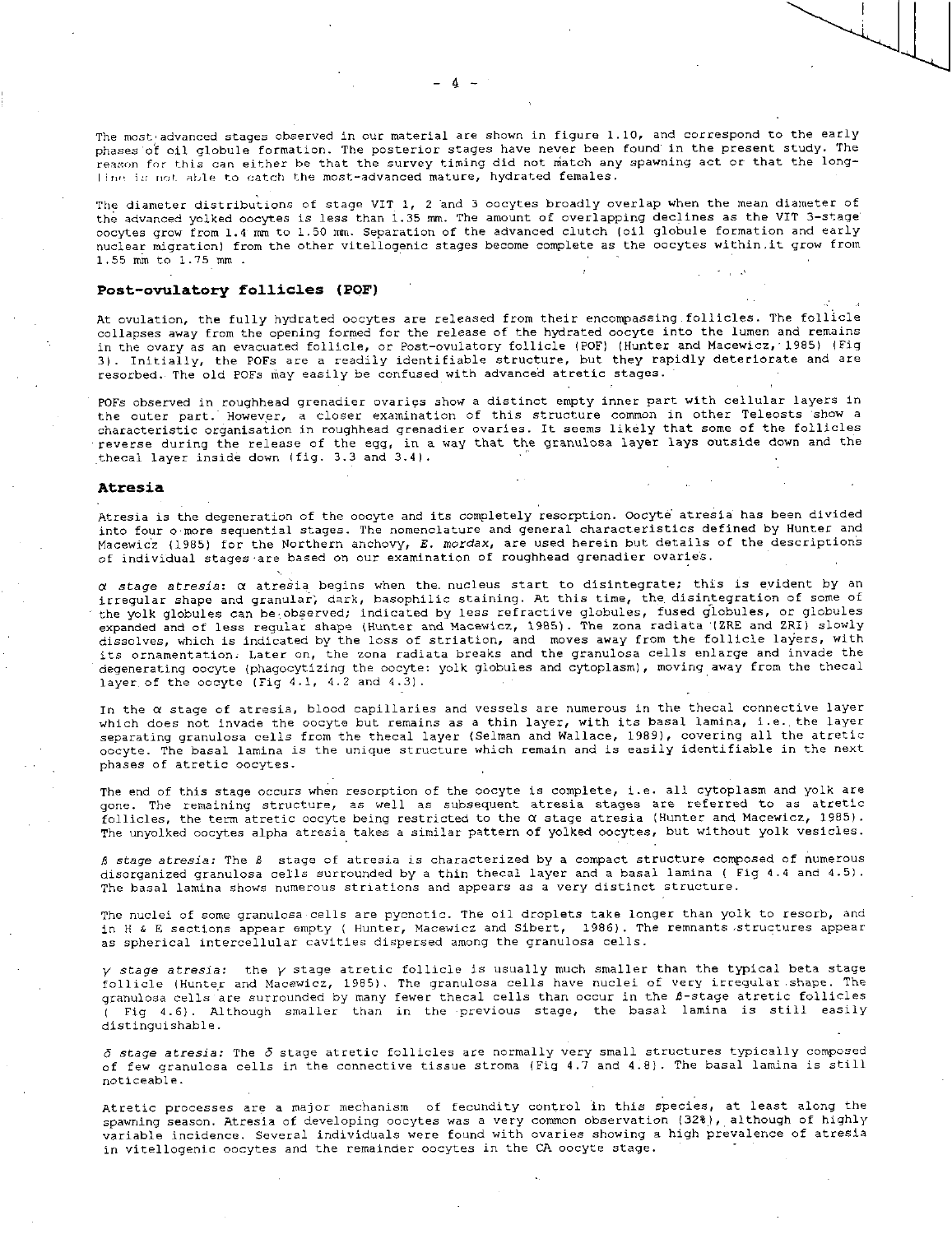## Oocyte size distribution

Mature females of roughhead grenadier shows "group-synchronous" ovaries. At least two populations of oocytes can be distinguished at some time; a fairly synchronous population of larger oocytes, i.e. *the*  advanced clutch, and a more heterogeneous population of smaller oocytes from which the clutch is recruited (Wallace and Selman, 1981).

The distribution of oocyte sizes throughout the stages of mature gonad development analysed in this study shows a discontinuity between the advanced mature stages and the remainder stock of oocytes made up by immature and early vitellogenic stages.

Fig. 5 shows the development of the hiatus *as* the *advance* mode *of* vitellogenic oocytes matures. For the ovaries with an advanced mode in late vitellogenic stages, i.e. VIT 3 stage, (oocyte diameters ranging from 1.2 to 1.45 mm), the hiatus is starting to form around diameter sizes Erom 1.0 mm to 1.2 mm. The second mode of oocytes, which advances from the remainder stock corresponds to oocytes already in early vitellogenic phases (VIT 1).

For ovaries with the advanced mode of oocytes in the stage of oil globule formation (oocyte diameters ranging from 1.6 to 2.3 mm), the hiatus is already well formed and ranges from 1.0-1.2 mm to 1.6-1.8 mm. In this *case;* the second mode'of oocytes are still in the first or starting the second vitellogenic phase, i.e. VIT 1 or VIT 2, respectively. Savvatimsky (1989, fig. 8) presented the size distribution Of eggs measured in 4 mature females caught in November 1980 in the Baffin Island area. The most advanced mode of oocytes were in the range 2.0-2.7 mm, with a distinct hiatus and a 'with the next mode as big as  $1.2$  mm (VIT  $1 - \text{VIT-2}$ ).

There are not available in the NW Atlantic literature any example of the oocyte size frequency distribution for more advance oocyte stages. However, Elliasen & Falk-Petersen (1985, fig. 4) showed a series of oocyte'size frequency distributions from fishes collected in NE Atlantic waters, which gives examples of the final phase of the development, i.e. maturation and spawning. The development of the hiatus followed a similar pattern to that described herein. Spawning seems to start when the advanced mode of oocytes reach a size range from 2.0 to 2.8. At this moment, hydration proceeds and the oocyte clutch will be spawned sometimes afterwards. Our observations indicate a synchronic development of the oocytes up to the phase of oil globule formation. Wether the roughhead'grenadier is a fractional spawner, i.e. they spawn the advanced clutch in several batches, or a total spawner, i.e. they spawn the advanced batch in once, (West, 1980) can be set with the evidences at hand. Fractional spawning .is compatible with the size distribution plots presented by Elliasen & Falk-Petersen *(op.cit.)* but some doubts still exist due to the fact that the plots comes from the monthly mean of 15 individuals and consequently the information at the individual level is lost. However, Yanulov (1962) gives evidences of fractional spawning when he reported an ovary of a mature female with 3 groups of eggs, i.e. 0.5-1.0 mm, 2.3-2.75 mm and 3,4-3,85 mm corresponding to the less advanced mode (immature and early vitellogenic stages), the early maturing oocytes and the hydrated batch, respectively. The hydrated eggs (3.4-3.85 in diameter) would be a batch separated from the advanced mode (2.3-2.75 mm in diameter) 'and ready to be spawned.

Both total and fractional spawning is common in fishes of determinate fecundity (West, 1980), i.e. the stock of oocytes to be spawned during the current spawning season is determined prior the beginning of spawning activities or, in other words, there is no recruitment of immature oocytes into the mature stock during the spawning season. We have found a gap or hiatus between early vitellogenic oocytes and most advanced vitellogenic or early mature oocytes. The hiatus is fully developed for the time when the advanced mode is bigger than 1.35 mm (Fig. 5) but it starts to be noticeable well before that size. This diameter can be the threshold size from which recruitment of vitellogenic oocytes to the advanced mode does not occur any more and the number of oocytes in the advanced mode becomes equal to the seasonal fecunditY.(Hunter at *al.,* 1992).

### Seasonal pattern of spawning

Previous works described a well defined spawning period for the roughhead grenadier (Geistdoeffer, 1979; Eliassen and Falk-Petersen, 1985; Savvatimsky 1984,1989). Yanulov (1962) reports this species in the Norwegian coast as a winter-early spring spawner with intermittent spawning. Eliassen and Falk-Petersen (1985) showed that in the NE Atlantic the gonads of roughhead grenadier female population develop from May to December to give a spawning peak in *January.* The next, upcoming clutch of vitellogenic oocytes develops very slowly during the current spawning season and accelerates at the end of,the season, showing an augmentation in size from March on (Eliassen and Falk-Petersen, 1985).

The data available on spawning seasonality of roughhead grenadier in the NW Atlantic is-compatible with what has been described for the population in the NE Atlantic, i.e. a long gonad development period going from spring to the end of the autumn with spawning taking place from the late autumn on with a peak in winter. However, there is a lack of information on gonad development along the whole year for the roughhead grenadier in the NW Atlantic. In our April-May collection, all the (post-spawning) ovaries presenting POFs also showed advanced vitellogenic stage oocytes (VIT 2, i.e. 1.15-1.4 mm or VIT 3, i.e. 1.4-1.7 mm), indicating that the next clutch of oocytes was already developing towards the next spawning. How much time do these oocyte stages need to mature and be spawned we do not know.

Savvatimsky (1989) mentioned that this species seem to have a long spawning period since the prespawning and spawning fishes are observed at different times of the year. It seems that mature females of the deep-see living species roughhead grenadier would not pass through resting phases (resting ovaries) among spawning seasons, common to other fish species. On the contrary, they would have a continuous, although slow development of consecutive oocyte clutches along the whole reproductive live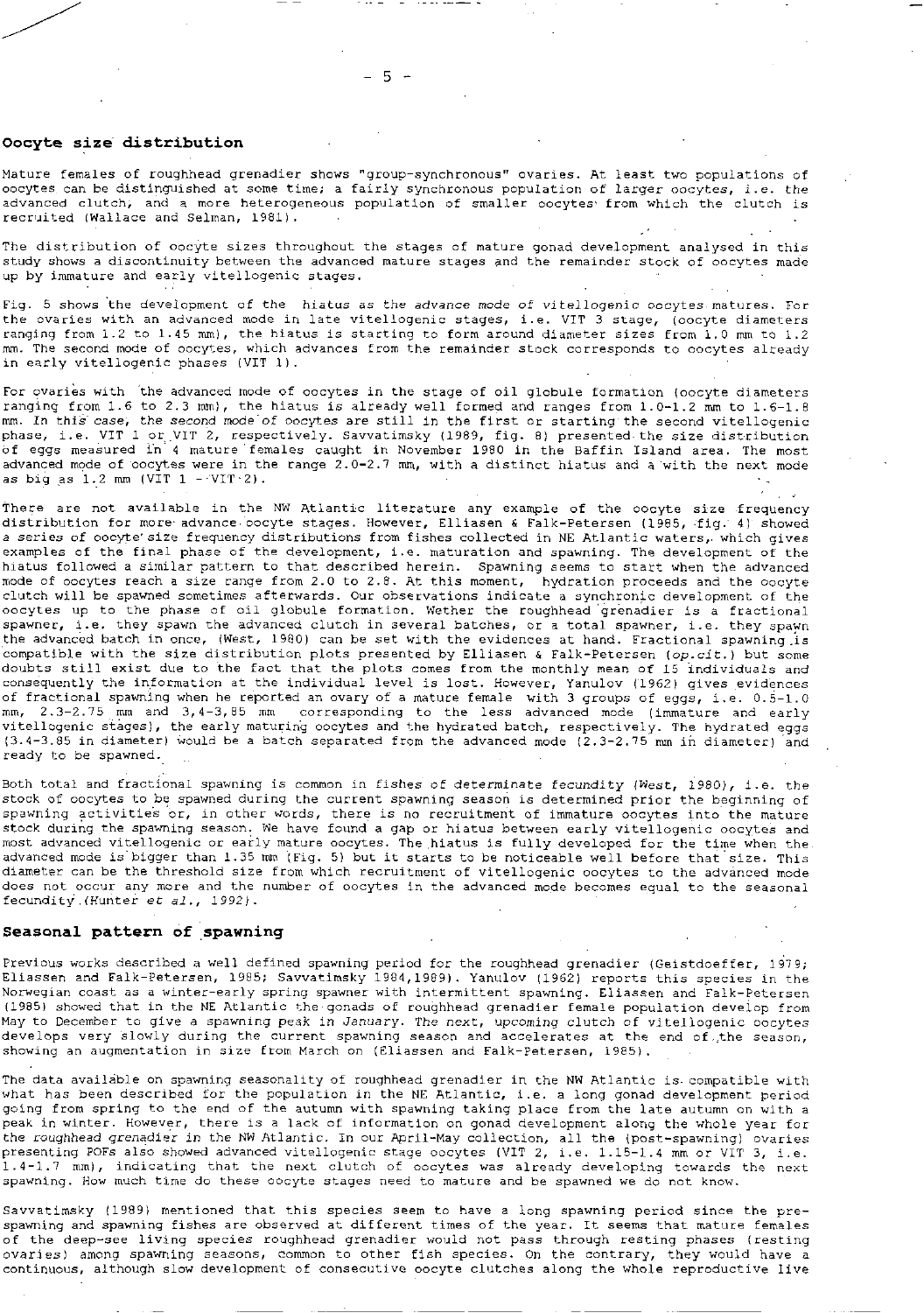of the individual. The gonad maturation cycle would take more than one year, but the .spawning, i.e. the act of egg releasing to the waters for fertilization, would be more concentrated along a few months of the year.

Alternatively, the seasonal spawning pattern of the roughhead grenadier can be. interpreted as an asynchronous spawning at the population level with isolated spawning acts,at variable time intervals by individuals or group of individuals regulated by environmental conditions such as temperature, feeding, etc... .Group synchronous spawners can present a protracted spawning season ,(West, 1990), which might simply reflect a lack of population synchrony in gonad development (De Vlamihg, 1983). The high prevalence of 'atresia also suggests that a particular oocyte clutch could reach maturation if environmental conditions were favourable or, on the contrary, it could become atretic and be resorbed when these conditions were negative. This imply that there would be a lack of seasonality in the sense known for the species living in the upper sea layers of temperate and Artic seas, where strong seasonality is common.

The presence of ovaries with vitellogenic oocytes in atretic stages use to indicate the end of the spawning season in fishes of asynchronous ovaries and indeterminate fecundity (Hunter and Macewicz, 1985b; Greer-Walker et al,, 1994; Murua et al., 1996). However, atresia.is also a common event along the reproductive season in fishes with synchronous or group .synchronous ovaries and determinate fecundity. As mentioned earlier, several individuals (10%) were found with ovaries showing a high prevalence of atresia in vitellogenic oocytes and the remainder oocytes in the CA oocyte stage. It was difficult to observe the presence of post-ovulatory follicles in these ovaries, indicating signs of past spawning but they showed signs of past maturation of advanced yolked oocytes which were now in generalised atresia. Taking into account that we observed several individuals (7%) with POFs in the ovaries and the advanced oocyte clutch in advanced vitellogenic stages (VIT 2 or VIT 3), we infer that atresia is not a common event in post-spawning in roughhead grenadier. Consequently, the individuals presenting high incidence of atresia in vitellogenic oocytes have probably failed maturation and can be classified as inactive mature ovaries (Hunter et *al,* 1992). They will not spawn in the near future. This spawning failure can be due to bad feeding conditions or to other unfavourable environmental factors.

## Estimates of fecundity

Only 5 ovaries have been analysed to estimate this parameter. Our estimates of the total standing stock of vitellogenic oocytes varied from 37 to 66 eggs per gram of gutted mature female. In this way, depending on female length and on the size intervals sampled, the total standing stock of vitellogenic oocytes per individual ranged from 63,700 eggs to 297,700 eggs. This value was positively related to fish weight (fig. 6). A single linear regression presented the best fit to the date

However, based on the spawning pattern described above the total potential fecundity 'for . a given spawning season should be measured in ovaries showing a developed 'hiatus between the advanced mode and the remainder oocytes. In this case, there will not be recruitment of yolked oocytes to the advanced mode any more and the seasonal level of fecundity will already be determinate. Of course, this level should be corrected for atretic losses to get the realised level of seasonal fecundity.

The total potential fecundity of two ovaries was estimated by counting the oocytes in the more advanced stage of maturation, i.e. oil globule formation stage, when a very clear hiatus exists between the most advanced mode and the remainder oocytes. The total potential fecundity varied from 6.41 to 11.6 eggs g' female gutted weight. In the size interval studied total potential fecundity per individual varied from 14,400 eggs to 23,500 eggs.

Estimates of fecundity of roughhead grenadier available in the literature are scarce. Eliassen and Falk-Petersen (1985) gives a total fecundity that varies between 2,000 and 71,000 eggs per female, having in account only a range of oocytes diameters from 1.35 to 3.05 mm. On the other hand, Savvatimsky (1989) indicated that batch fecundity varies from 23;100 to'54,100 eggs per female, when measuring a range of oocytes between 2.0 and 2.7 mm.

#### Acknowledgements

This work was carried out with the financial support from the DG XIV of the European Commission (contract no. XIV/1810/C1/94) and from the Department of Industry, Agriculture and Fisheries of the Basque Government.

The authors appreciate the help received during sampling activities at sea from the colleagues on board the "Skarheim", namely Enrique de Cardenas, Mikel Casas and Ricardo Alpoim. We are also grateful to the Skipper and crew of the "Skarheim".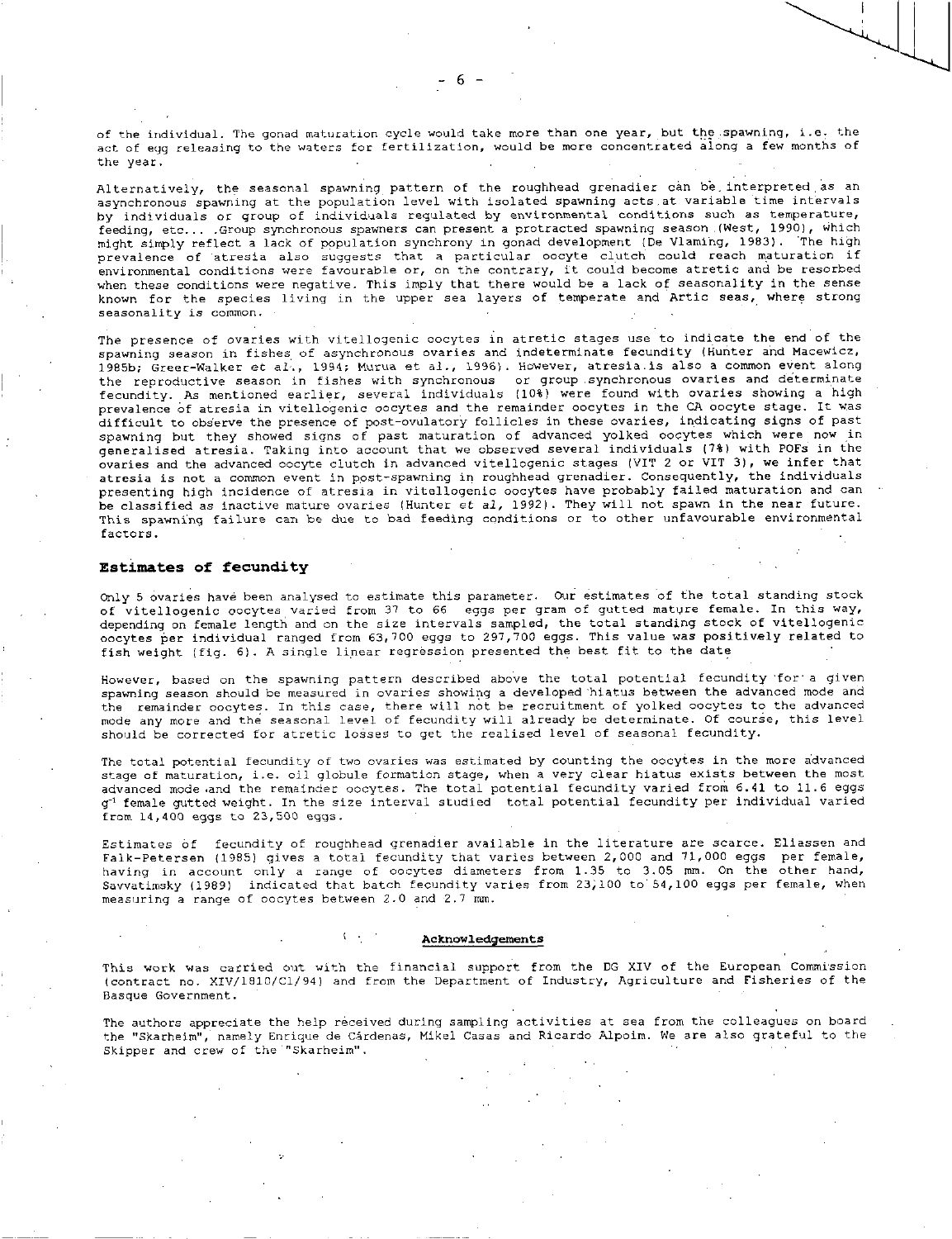#### **References**

**. ,** 

Andrianov D.P. and L.A. Lisovenco, 1983. New data on the reproduction of the Peruvian hake; Merluccius gayi peruanus. Journal of Ichthyology, 23: 62-72.

De Cardenas, E. 1994. "Estudios de las Pesquerias de Profundidad en el Area de Regulation de la Nafo". Memoria de Proyecto de Estudio presentado a la convocatoria de Estudios Biológicos en Apoyo de la Politica Pesquera Común (XIV/1810/C1/94). MS, 1994.

De Cárdenas, E., J. M. Casas, R. Alpoim, y H. Murua, 1996. Preliminary results of the European Long-line Survey in the NAFO Regulatory Area. NAFO SCR Doc. 96/34 Ser. No. N2709, 6 pp.

De Vlaming, V., 1983. Oocyte developmental patterns and hormonal involvements among teleosts. In "Control Processes in Fish Physiology". (Eds J.C. Rankin J.0 Pitcher and R.T.Duggan). Croon: Helm. London. pp.176.99.

Eliassen,-J.-E.; Falk-Petersen,-I.-B., 1985. Reproductive biology of the roughhead grenadier (Macrourus berglax Lacepede) (Pisces, Gadiformes) from the continental slope of northern Norway. SARSIA 1985 vol. 70, no. 1, pp. 59-67.

Fulton, T.W.; 1898. On the growth and maturation of the ovarian eggs of the teleostean fishes. Annu. Rep. Fish. Board Scotl. 16: 88-124.

Geistdoerfer, P.; 1979. New data on the reproduction of macrourids (Teleostei, Gadiformes). Sarsia 64: 109-112.

Greer-Walker, M., P.R. Witthames 6 J.I. Bautista de los Santos, 1994. Is the fecundity of the Atlantic mackerel (Scomber scombrus: Scombridae) determinate). *Sarsia* 79: 13-26.

Grigorev, G. V.; 1972. Repeoduction of *Macrourus rupestris* Gunnerus of the Northern atlantic. Fish. res. Bd Can. Trans. Ser. (2529). 15pp.

Grigorev, G. V.; 1981. eggs of the rock grenadier *(Coryphaenoides rupestris* Gunnerus). NAFO SCR Doc. *81/VI/75.* app.

Guraya; S. S., 1979. Recent asvances in the morphology, cytochamistry and functin of Balbianis vitelline body in animal oocytes. Internat. Rev. Cytol. 59:249-321.

Hubbard, J. **W.,** 1894. The yolk nucleus in *Cymatogaster aggregatus* Gibbons, Proc. Am. Philos. Soc. 33:74- 83.

Hunter, *J.* R.; 1985. Preservation of Northern Anchovy in formaldehyde solution. In: *An* Egg Production Method for Estimating Spawning Biomass of pelagic fish: Application to the Northen Anchovy, *Engraulis Mordax.* (De. R. Lasker) NOAA Technical report NMFS 36: 63-65pp.

Hunter J. R. y B. J. Macewicz, 1985. Measurement of Spawning Frequency in Multiple Spawning Fishes. In R. Lasker (editor), An Egg Production Method for...., p. 79-93, ,U.S. Dep. commer., NOAA Techn. Rep. 36.

Hunter, J.R., B. *J.* Macewicz, C.A. Kimbrell, 1989. Fecundity and others aspectsof the reprroduction of sable-fish, *Anaplopoma fimbria,* in Central California waters, Calif. Coop. Oceanic Fish. Invest. Rep. 30: 61-72.

Hunter, J.R., B. J. Macewicz, N.C.-H. Lo, C.A. Kimbrell, 1992. Fecundity, spawning, and maturity of female Dover Sole, *Microstomus pacificus,* with an evaluation of assumptions and precision. Fishery Bulletin, U.S. 90: 101-128.

Hunter, J.R., B. J. Macewicz and J. R. Sibert; 1986. The spawning frequency of skipjack tuna, *Katsuwomus*  pelamis, from the South Pacific. Fish Bull: 84(4): 895-903.

Ivankov, V. N. and V. P. Kurdayeva; 1973. Systematic differences and ecological importance of the membranes of fish eggs. J. Ichtyol. 13:864-873.

Junquera, S. and F. Saborido-Rey; 1995. Histological assesment of sexual maturity in Greenland halibut in Div. 3LM. NAFO SCR Doc. 95/28.

Khoo, K. H., 1979. The histochemistry and endocrine control of. vitellogenesis in goldfish ovaries. Can. *J.* Zool. 57:617-626.

Kjesbu, 0. S.; J. Klungsoyr; H. Kryvi; P. .R. Witthames; M. Greer walker; 1991. Fecundity, atresia, and egg size of captive Atlantic cod (Gadus morhua) in relation to proximate body composition. Can. J. Fish. Aquat. Sci. 48: 2333-2343.

Leim, A. H. and W. B. Scott; 1966. Fishes of the Atlantic coast of Canada. Bull. Fish. Res. Board Can., 155,485p.

Marshall, N.B.; 1973. Family Macrourida.-(Pp. 496-665) in: Cohen, D.H. (ed.). Fishes of the Western North Atlantic. Mem. Sears Fdn mar. Res. (1) Part 6.

Milinsky, G.I.; 1944. On the biology and fisheries of the long roughdab in the Barents Sea. Trudy PINRO 8, 388-415. (trans. Ser. Fish Res. Bd. Canade 1298).

Merret, N. R.; 1978. ON the identity and pelagic occurrence of larval and juvenile stages of rattail fishes (Family Macrouridae) from 60° N 20° W and 53° N 20° W. Deep Sea Res. 25:147-160.

Murua, H., L. Motos, y D. Marrale, 1996. Reproductive Modality and Batch Fecundity of the European Hake, *Merlucius merluccius.* ICES CM 1996/0:40, 28 pp.

Savvatimsky, P. I.; MS 1969. Grenadier of the North Atlantic. PINRO, Murmansk, 72p.

Savvatimsky, P. Y.; 1984. Biological aspects of roughhead grenadier (Macrourus *berglax)* from longline catches in the eastern Grand Bank area, 1962. *NAFO Sci. Coun. Studies,* 7:45-51.

Savvatimsky, P. Y.; 1989. Investigations of roughhead grenadier *(Macrourus berglax) in the Northwest Atlantic, 1967-83.* NAFO Sci. Coun. Studies, 13:59-75.

Selman, K. and R. Wallace, 1989. Cellular aspects of Oocyte Growth in Teleosts. Zoological Science 6: 211-231.

Wallace, R.' and K. Selman, 1981. Celllular and dynamic aspects of oocyte growth in teleosts. American Zoologist 21:325-43.

West, G., 1990. Methods of assessing ovarian development in fishes: a review. Australian Journal of marine and Freshwater Research 41:199-222.

Yamamoto, K., 1956. Studies on the formation of fish eggs. Annual cycle in the development of the ovarian eggs in the flounder, Liopsetta obscura. Journal of the Faculty of Science, Hokkaido University, Series VI, Zoology 12:362-373.

yanulov, K. P.; 1962. On the reproduction of the roughhead grenadier *(Macrourus* berg/ax). Zool. Zh. 8:1259-1262.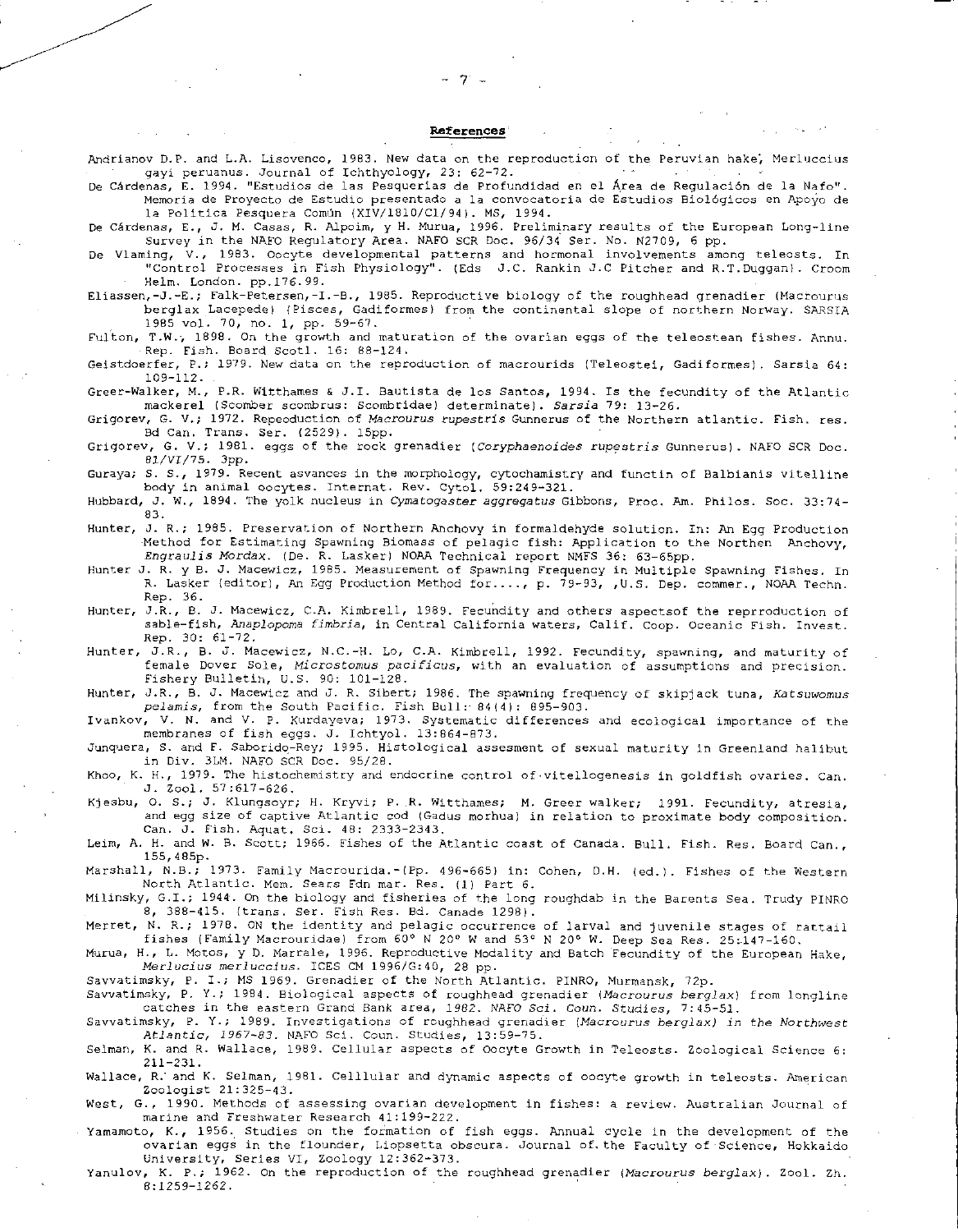Zamartc, J; 1992. Determination of fecundity in American plaice *(Hippoglossoides platessoides)* and its variations from 1987 to 1989 on the tail of the grand Bank. Neth. J. Sea Res 29, 205-209. Zamarro, J.; S. Cervind and M. Gonzalez; 1993. Identification of female cod *(Gadus morhua)* form Flemish Cap (Northwest Atlantic) at the beginning of ripeninf. NAFO SCR Doc., 25. $\cdot$ 

٨.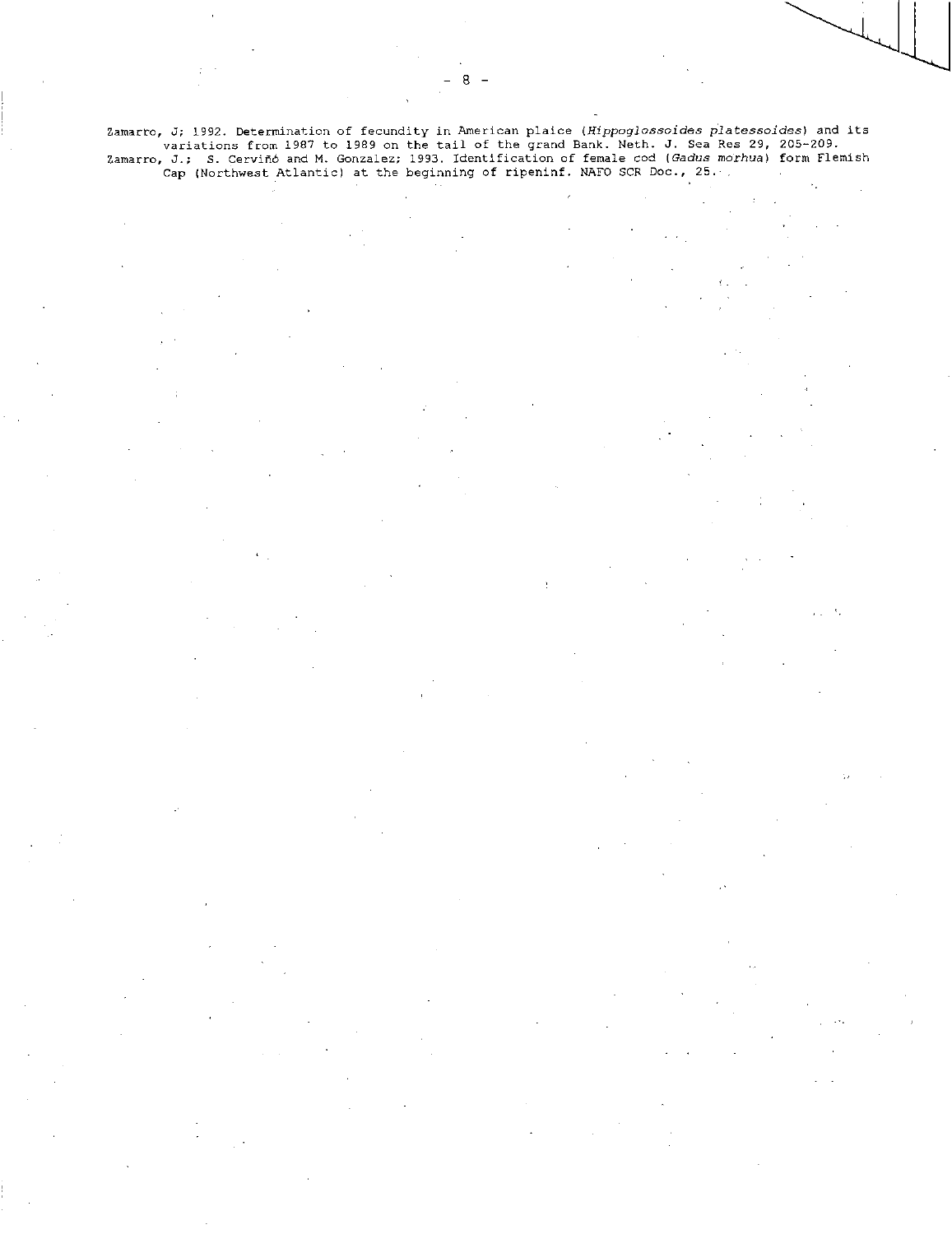# Tables and Figures  $-9 -$

Table 1: Summary of oocyte developmental stages in roughhead grenadier ovaries. The morphological characteristics and the size ranges are given for each stage. Measures are made in preserved material.  $\lesssim \sigma^{\rm log}_\phi$ 

| Oocyte development stage      | Characteristics                                                                                                                                                                                                                                         | Diameter (mm)      |                    |
|-------------------------------|---------------------------------------------------------------------------------------------------------------------------------------------------------------------------------------------------------------------------------------------------------|--------------------|--------------------|
|                               |                                                                                                                                                                                                                                                         | oocyte             | chorion            |
| Chromatin nuclear             | a large centrally located nucleus surrounded by<br>a thin layer of cytoplasm. The nucleus contains<br>a single large basophilic nucleolus. The oocyte<br>is surrounded by a few squamous follicle cells.                                                |                    |                    |
| Perinucleolar                 | Bigger nucleus with several big peripheral<br>nucleoli. The "Balbiani bodies" migrate from the<br>nucleus to the periphery of the cytoplasm. At the<br>end, some vacuoles appear in the cytoplasm. The<br>chorion precursor material start to appear in | & 0.4              |                    |
|                               | patches.                                                                                                                                                                                                                                                |                    |                    |
| Cortical alveoli<br>formation | Small spherical vesicles start to appear in the<br>cytoplasm to form<br>several peripheral<br>rows<br>(cortical<br>alveolí).<br>droplets begin to<br>Oil<br>accumulate in the cytoplasm. The chorion and<br>follicle layers are apparent.               | $0.4 -$<br>0.95    | 0.015              |
| Vitellogenic (yolked)         |                                                                                                                                                                                                                                                         |                    |                    |
| VIT 1                         | oil droplets occupy more cytoplasmic area than<br>yolk granules, yolk granule size of 0.003-0.075<br>mm. The thickness of the ZRI is the same of the<br>ZRE.                                                                                            | $0.95 - 1$<br>1.15 | $0.015 -$<br>0.030 |
| VIT 2                         | oil droplets occupy a similar cytoplasmic area<br>than yolk granules, yolk granule size 0.075-0.125<br>$mn. 2 ZRI = ZRE.$                                                                                                                               | $1.15 -$<br>1'.4   | $0.03 -$<br>0.06   |
| VIT 3                         | oil droplets occupy less cytoplasmic area than<br>yolk granules, yolk granule size 0.125-0.20 mm.<br>$4$ ZRI= ZRE.                                                                                                                                      | $1.4 -$<br>1.7     | $0.06 -$<br>0.09   |
| Maturation                    |                                                                                                                                                                                                                                                         |                    |                    |
| oil globule formation         | Oil droplets begin to fuse into a unique oil<br>globule before the nuclear migration.                                                                                                                                                                   | > 1.7              | > 0.09             |
| migration                     | Oil droplets fuse into a unique oil globule and<br>then nucleus start to migrate peripherally.<br>Nuclear migration goes on, yolk granules start to<br>fuse in plates. Size of yolk granules >0.25 mm.                                                  |                    |                    |
| hydration                     | Yolk is fused into plates that covers the whole<br>oocyte.<br>The nucleus has disintegrated.<br>The<br>cytoplasm and the cortical alveoli are restricted<br>to a thin peripheral layer.                                                                 |                    |                    |
| Post-ovulatory follicles      |                                                                                                                                                                                                                                                         |                    |                    |
| POF                           | the structure of the follicle is very well<br>maintained. The granulose and theca epithelial<br>layer nuclei are clearly distinguished. No signs<br>of deterioration.                                                                                   |                    |                    |
| Atresia<br>$\alpha$           | the nucleus start to disintregate. Some yolk<br>globules have disintegrated. The chorion slowly<br>dissolves and later on breaks. At the end, the<br>resorption of the oocyte is complete.                                                              |                    |                    |
| β                             | numerous disorganized granulosa cells surrounded<br>by thecal cells and a basal lamina. Spherical<br>intercellular cavities exist among the granulosa<br>cells.                                                                                         |                    |                    |
| Y                             | granulosa cells with nuclei of very irregular<br>shape, surrounded by fewer thecal cells and basal                                                                                                                                                      |                    |                    |

6 very small structure, with a few granulosa cells in the connective tissue stroma, surrounded by a basal lamina.

lamina. Much smaller than V.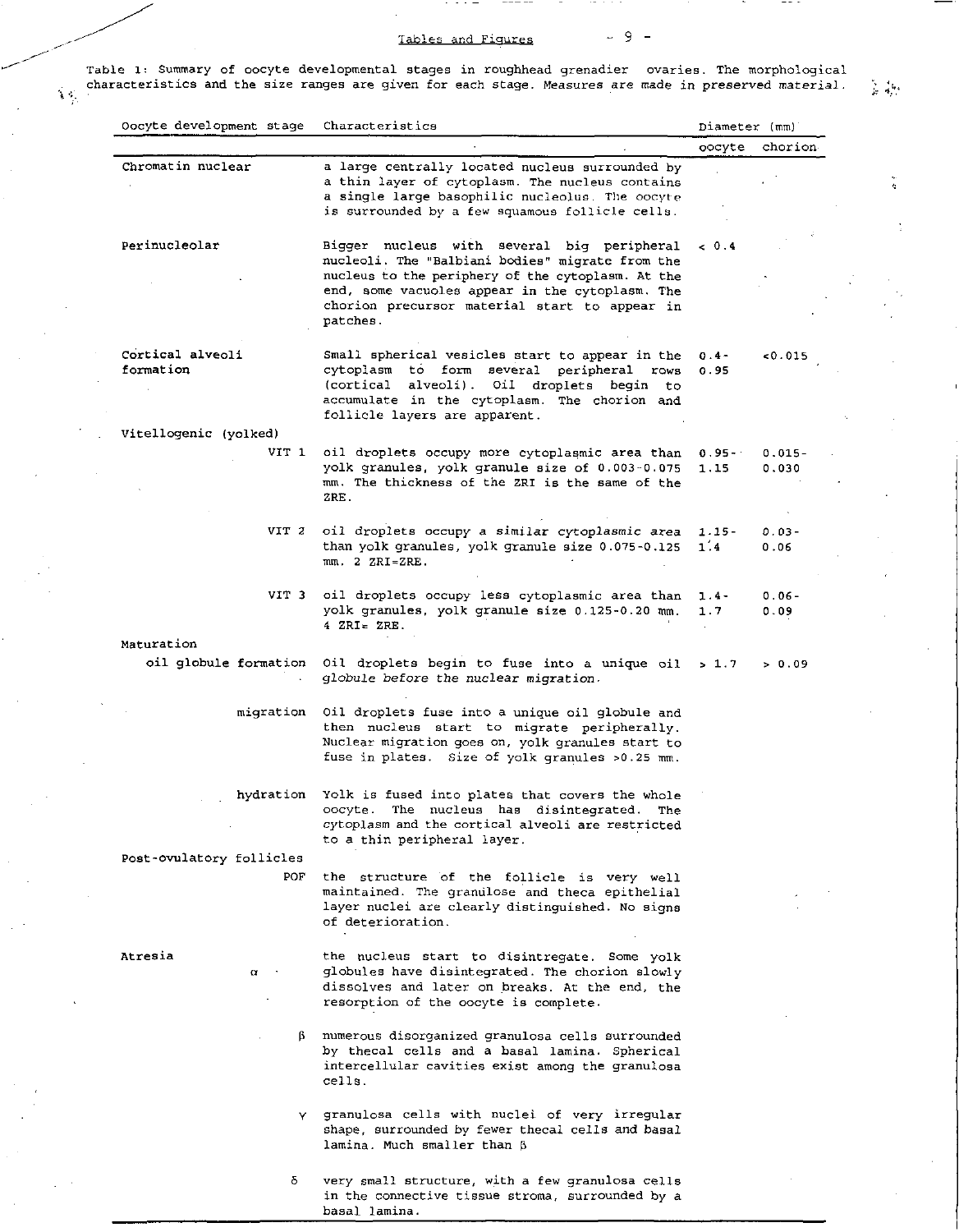$10$ 

 $\omega$  ,  $\omega$  ,  $\omega$ 



. Figure 1.- Cycle of oocyte development in Roughhead grenadier *(Macrourus berglax)*.<br>(1).-Early perinucleolar oocyte, with the "balbiani bodies"; 250x. (2).<br>perinucleolar oocyte with perionuclear ring and some vacuoles; (1).-Early perinucleolar oocyte, with the "balbiani bodies"; 250x. (2).- Late perinucleolar oocyte with perionuclear ring and some vacuoles; 250x. (3), (4) and (5).- Cortical alveoli oocytes: early, middle and late; 125x. (6).- VIT 1 oocyte, with atretic oocytes; 50x.(7).- VIT 2 oocyte; 50x. (8).- VIT 3 oocyte, with POF and atretic oocyte; 50x. (9).- Early oil globule formation oocyte; 50x. (10).- More advanced stage of oil globule formation; 50x. (11).- General view of a VIT 1 oocyte and an oil globule formation oocyte; 50x. n: nucleus. M: nucleolus. 6: cytoplasm. b: balbiani body. r: perinucleolar ring. v: vacuoles. ca: cortical alveoli.- y: yolk vesicles. o: oil droplets. u: envelope of oocyte. t: thecal connective cell layer. g: granulosa epithyelial cell layer. ch: chorion. zri and zre: inner and outer zona radiata externa. pg: primary growth oocyte. POF: postovulatory follicle. at: atretic oocyte.

Bar: 0.1 mm.

ķ  $\frac{1}{2}$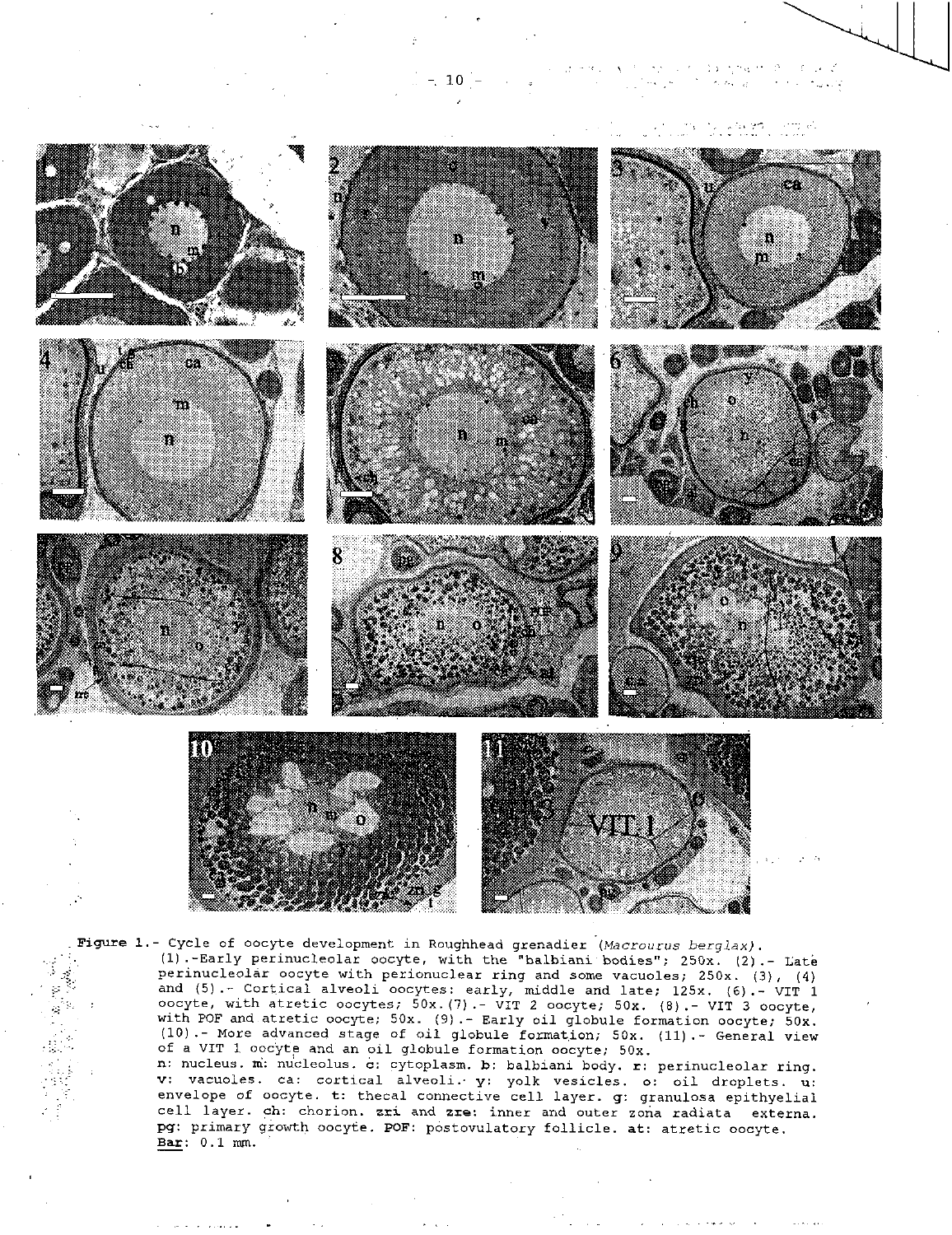

Figure 2.- Evolution of oocyte envelope in different stages of oocyte development. (1).- Envelope of primary growth oocyte and early cortical alveoli oocyte; 250x. (2).- Envelope of cortical alveoli oocyte; 500x. (3).- Envelope of VIT 1 oocyte; 500x. (4).- Envelope of VIT 2 oocyte; 500x.(5).- Envelope of VIT 3 oocyte; 500x. (6).- Envelope of oil globule formation oocyte; 500x.

する。

t: thecal connective cell layer. g: granulosa epithyelial cell layer. ch: chorion. zri: inner zona radiata. zre: outer zona radiata. bl: basal lamina. or: chorion ornamentation. Bar =  $0.1$ mm.



Figure 3.- Different stages of postovulatory follicles (POE). (1). - POF with 125x. (2).- POF with 250x.(3).- POF with 250x. (4). - POF with 250x. hi: basal lamina. g: granulosa cells. t: thecal cells. 1: lumen.  $\texttt{Bar} = 0.1 \text{mm}$ .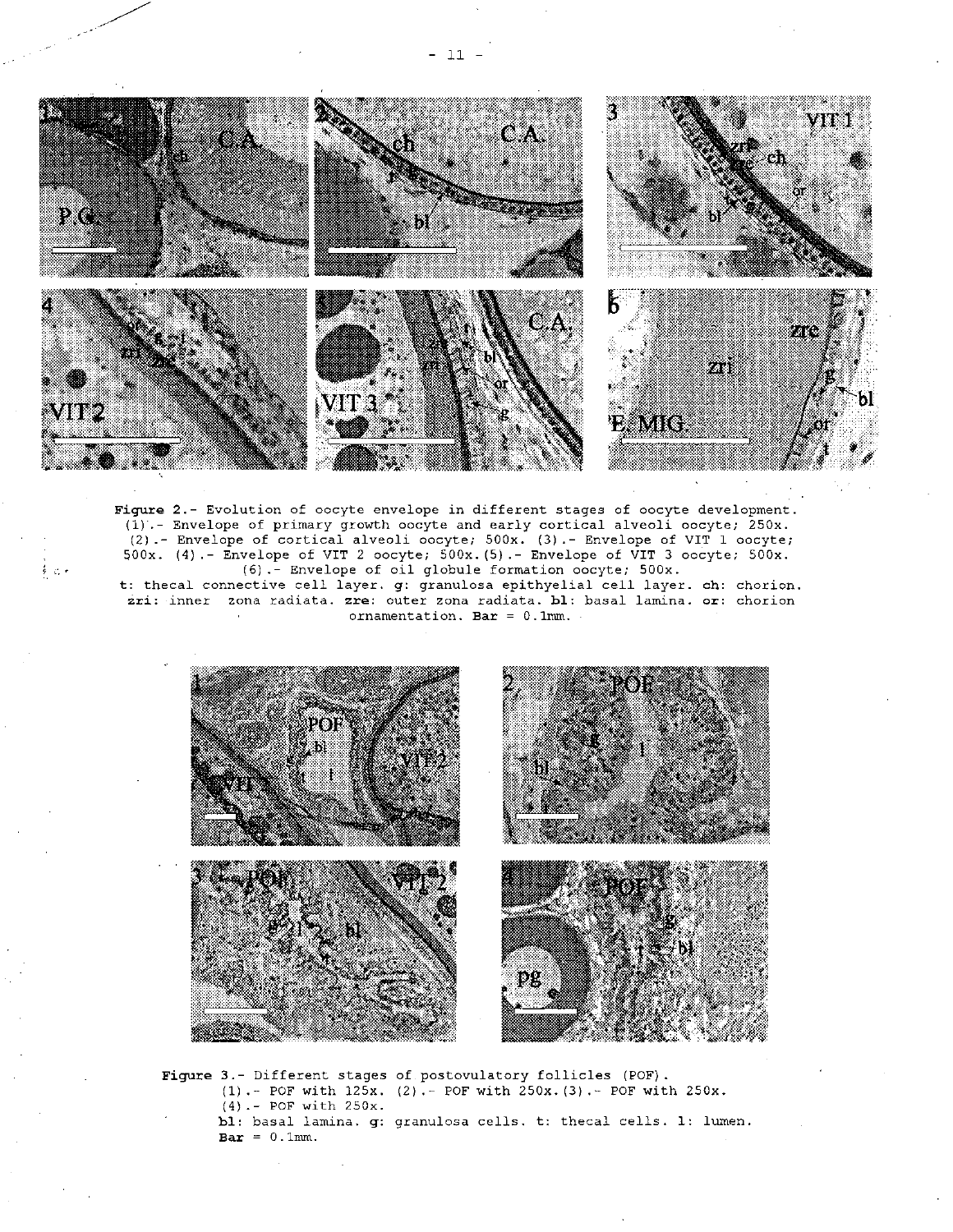





Figure 4.- Different stages in oocyte degenarition or atresia.

(1).-  $\alpha$  atresia of yolk oocyte; 125x. (2).- Advanced  $\alpha$  atresia of yolk oocyte; 125x.(3).- Final stage in  $\alpha$  atresia of yolk oocyte; 125x. (4).-  $\beta$  atresia of yolked oocyte; 250x.(5).- Advanced D atresia of yolked oocyte; 250x. (6).- y atresia of yolked oocyte; 250x.(7).- 6 atresia of yolked oocyte; 125x.  $(8)$ .-  $\delta$  atresia of yolked oocyte; 250x.

t: thecal connective cell layer. g: granulosa epithyelial cell layer.

ch: chorion. bl: basal lamina. cit.: cytoplasm. y: yolk. ov: oil vesicles. ev: empty vesicles. pg: primary growth oocyte. C.A.: cortical alveoli vesicle.  $Bar = 0.1mm.$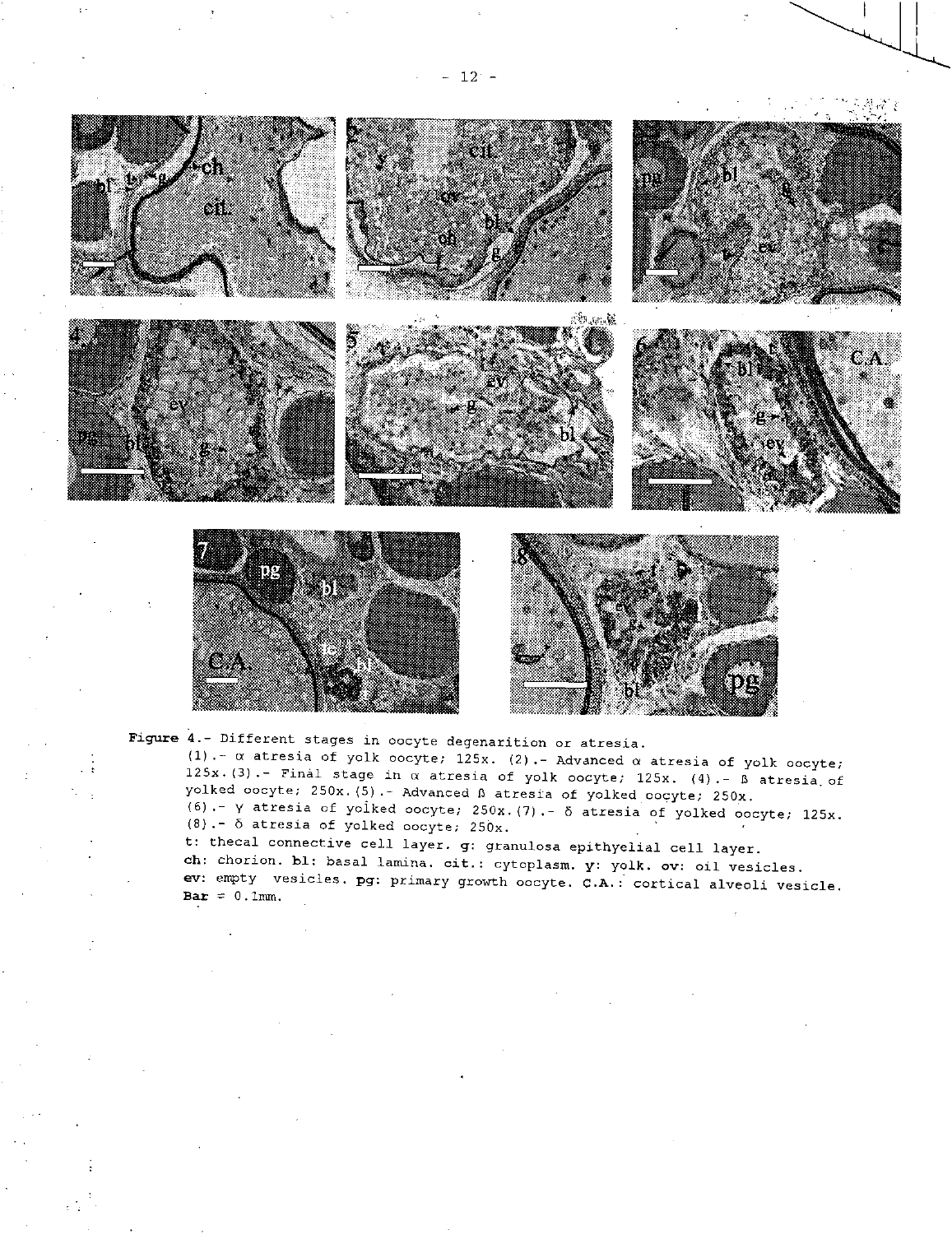



z.



Figure 5. - Evolution of oocyte size frequency distribution (percentage abundance per 50  $\mu$ m size class through different oocyte growth stages). Oocyte size is given by its diameter in  $\mu$ m. See text for the definition of oocyte stages.

•

•

•